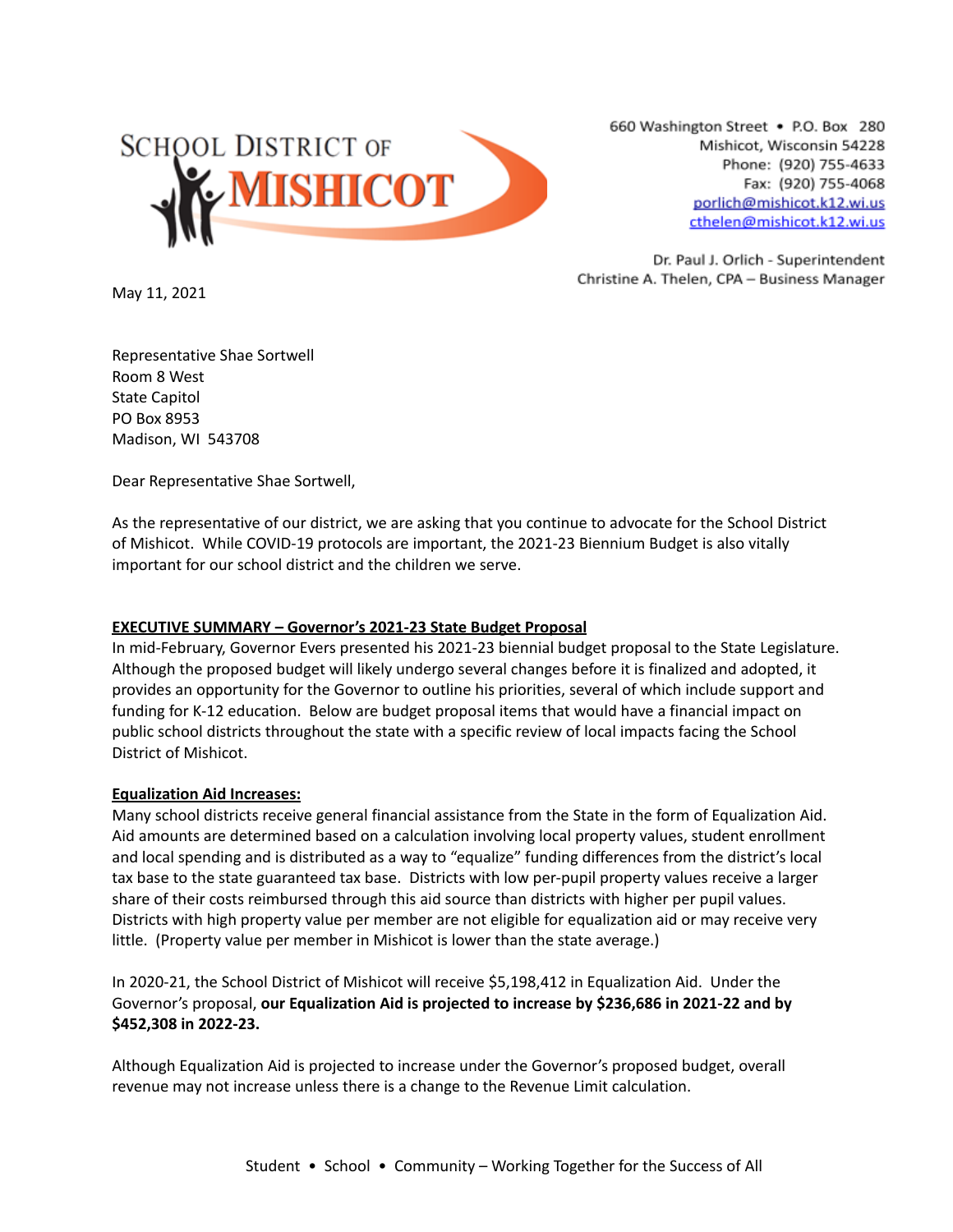## **Per Pupil Increases in Revenue Limit Authority:**

Revenue Limits determine the amount of funding that can be generated through local property taxes and equalization aid. Revenue limit adjustments are typically done in the form of per pupil increases; as equalization aid goes up, property taxes go down. If the revenue limit formula is not adjusted, total revenue will stay the same, therefore not allowing additional funds to be included in the budget to offset inflationary cost increases.

The Governor's budget proposal includes increases to the revenue limit calculation of \$200 per pupil in 2021-22 and \$204 in 2022-23 and increases to the Low Revenue Ceiling from \$10,000 to \$10,250 in 2021-22 and \$10,500 in 2022-23. These increases provide additional revenue limit authority available through property tax and equalization aid, to address inflationary increases in district budgets. **The increased per pupil adjustment and low revenue ceiling threshold would increase the School District of Mishicot's Fund 10 revenue budget by \$231,499 in 2021-22 and by \$432,999 in 2022-23.** With the projected equalization aid increase larger than the additional funding available through the revenue limit changes, the State would pick up a larger share of funding education in Mishicot, providing a savings for local taxpayers.

Since 1993-94, the state government has imposed limits on the revenue school districts can receive from their two main funding sources: local property taxes and state aid. In 1993-94, the revenue limit in Mishicot was set at \$4,666 per student, \$1,152 below the state average of \$5,817.

The average per pupil amount in the state is \$11,450. Our current low revenue ceiling amount of \$10,000 is 87.3% of the current state average. We are well below where many other districts are for funding by \$1,450.

When revenue limits were established in 1993-94, we were a low spending district and this is still impacting districts like us all over the state. A steadily improving low revenue ceiling policy is an important part of ensuring equitable resources for all children no matter where they live.

#### **Increased Reimbursement Rate for Special Education Categorical Aid**

The State of Wisconsin also provides Special Education Categorical Aid to school districts to financially support special education programming. The State budget provides a sum certain appropriation (fixed dollar amount) that reimburses special education costs at approximately 28% to school districts across the state. The Governor's budget proposal provides additional funding that would increase the reimbursement rate to **45% in 2021-22** and to **50% in 2022-23.**

In the 2019-20 school year, the School District of Mishicot incurred \$1,116,262 in Special Education costs, which were partially reimbursed by Special Education Categorical Aid. Special Education costs in excess of the aid received from the state and other federal sources is funded by a transfer from the General budget (Fund 10). In 2019-20, the amount of the transfer from the General Fund (Fund 10) to Special Education (Fund 27) was \$883,348.

The proposal will help us meet the ongoing needs of our most vulnerable students. This will allow us to hire and maintain Special Education staff to meet the additional needs our district has from increasing IEPs.

If the Governor's proposal is accepted and Special Ed Categorical Aid is increased to 45% in 2021-22 and to 50% in 2022-23 projected revenue would **increase by \$207,312 in 2021-22 and by \$288,493 in**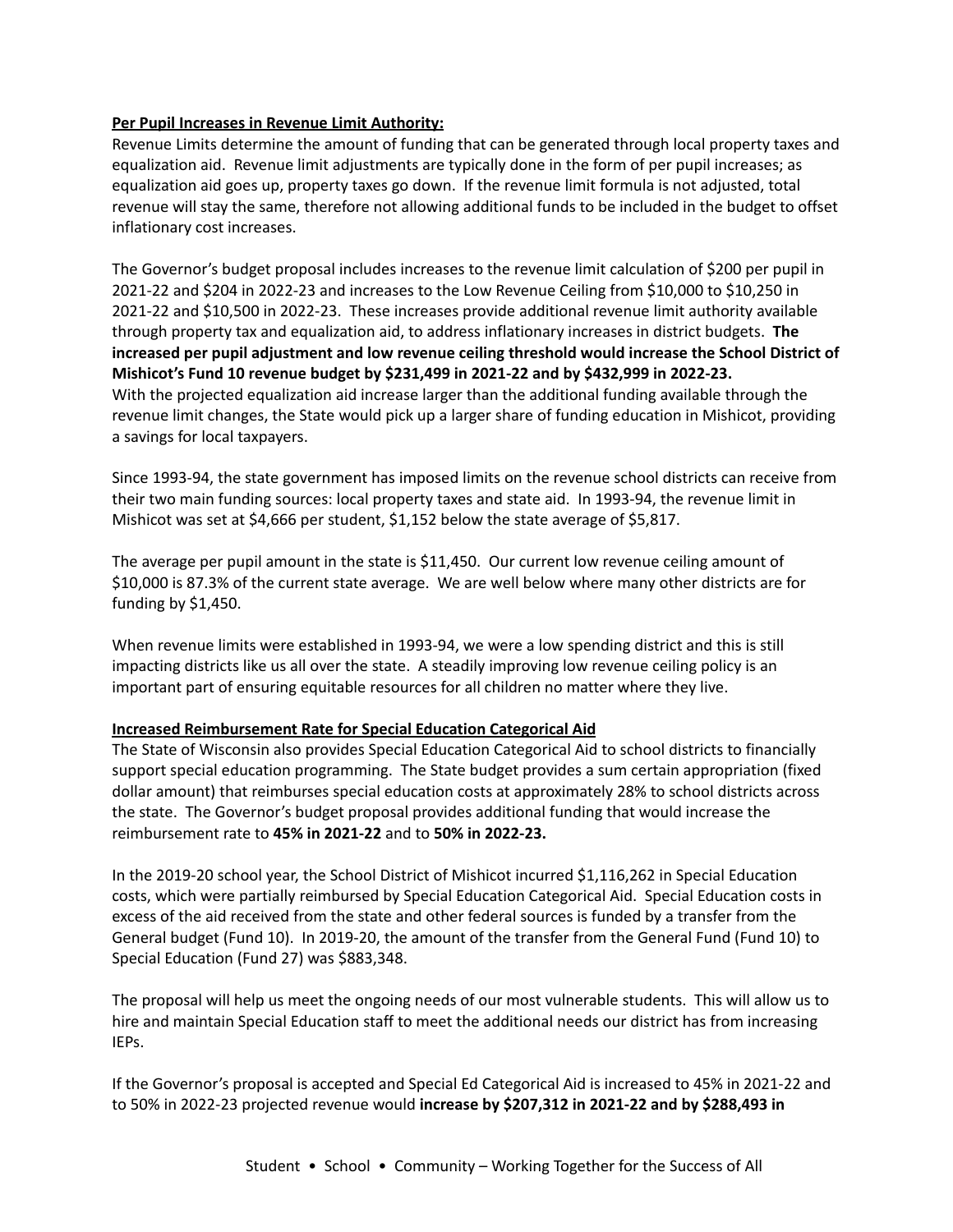**2022-23,** directly impacting (reducing) the transfer from the General Fund to Special Education. This savings would go back into our General fund to directly support educational programming for all students in our district.

### **Federal ESSER Revenues and "Cost to Continue"**

Early on in the pandemic, federal funds were allocated to schools to support additional expenses experienced as a result of COVID. These funds have not been provided uniformly to school districts and are not intended to support ongoing costs. This is important to note as the State biennial budget is being discussed. Federal ESSER funds are providing schools support to meet unexpected needs resulting from COVID. However, support through the state budget process is necessary to support long-term, ongoing costs.

The School District of Mishicot received \$69,943 in ESSER Round 1. It is projected that we will receive \$290,266 in ESSER Round 2 under the Title 1 formula and \$651,859 in ESSER Round 3. A share of the ESSER Round 2 discretionary dollars is currently pending. Funds received in Round 1 provided personal computers to all students in grades 1-2, in order to promote a 1:1 learning environment, among our K-12 students, allowing for a virtual and/or online learning experiences in all family and staff member homes. Grant money was also used to purchase hotspots and internet access to assist students who do not have access to WIFI due to financial need or who live in remote rural locations, where internet access is limited. ESSER 1 funding provided personal protective equipment and sanitization measures to ensure that everyone within our school buildings are provided with a safe learning environment. Funds received in Round 2 are planned to be used for COVID related costs not covered in Round 1 such as additional technology needs, additional staffing, food service requirements, social distancing requirements, and facility updates to provide a safe environment during the current, as well as future, health emergencies. The district's plan is to allocate ESSER funds to allowable, one-time or short-term costs, to avoid future cuts because of an inability to maintain new staff or programs. Resources to support continuing educational opportunities for our students must come from the state budget process.

#### **Per Pupil Aid Programs**

Per Pupil Categorical Aid is another area the Governor addressed in his budget. This current fiscal year we will be receiving \$742 per pupil. The Governor's proposal increased this to \$750 in fiscal year 2021-22 and 2022-23, and allocates an additional \$75 for each economically disadvantaged student. This would amount to \$18,284 in fiscal year 2021-22 and 2022-23.

#### **Summary**

The additional funding provided in the Governor's proposal would increase Mishicot's funding by approximately \$342,000 in 2021-22 and by \$154,000 in 2022-23. The additional funding allows the district's budget to absorb modest inflationary increases while maintaining our current programs.

Without this investment in additional revenue limit per pupil and special education aid, the district faces significant financial challenges in 2023-24 and beyond; as Federal COVID-19 relief available in 2021-23 will be exhausted and unavailable to meet expenses created by modest inflation.

Without the additional ongoing revenue, we will continue to struggle to give staff competitive pay increases and mitigate other inflationary increases such as health insurance, utilities and transportation. We currently are in a position where we are not replacing staff at times when they leave forcing us to absorb the increases through less staff. Small rural districts ask their staff to do more, because we